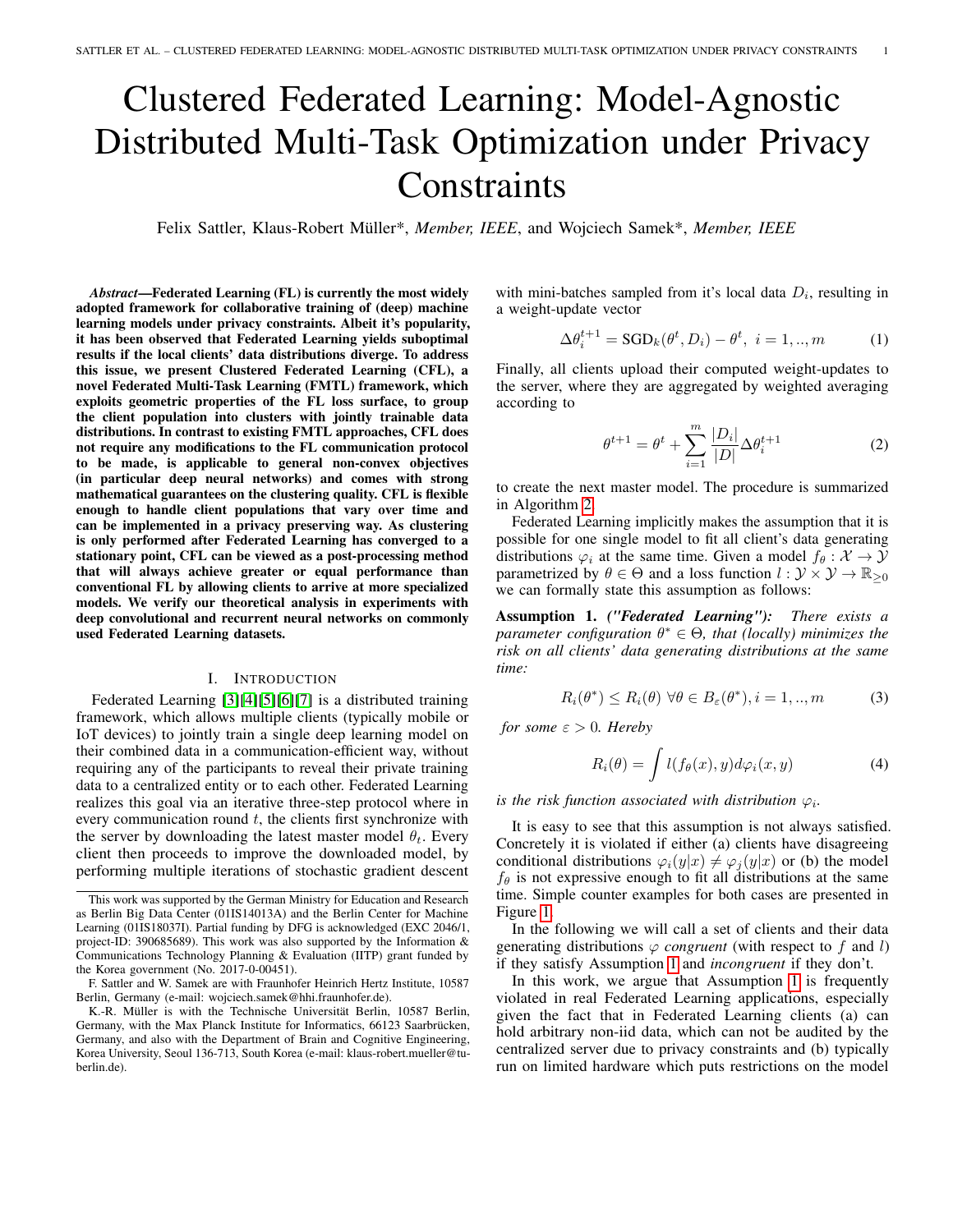<span id="page-1-0"></span>

Faillure Modes of conventional Federated Learning:

-1 -1 1 1 A Linear Classifier can not **! ! !** (a) Limited Model Complexity **! !** -1 **!** 1 1 -1 (b) Divergent Conditionals



No classifier can correctly separate data of all clients

at the same time if their conditional distributions diverge.

Fig. 1: Two toy cases in which the Federated Learning Assumption is violated. Blue points belong to clients from the first cluster while orange points belong to clients from the second cluster. Left: Federated XOR-problem. An insufficiently complex model is not capable of fitting all clients' data distributions at the same time. Right: If different clients' conditional distributions diverge, no single model can fit all distributions at the same time. In both cases the data on clients belonging to the same cluster can be easily separated.

complexity. For illustration consider the following practical scenarios:

*Varying Preferences:* Assume a scenario where every client holds a local dataset of images of human faces and the goal is to train an 'attractiveness' classifier on the joint data of all clients. Naturally, different clients will have varying opinions about the attractiveness of certain individuals, which corresponds to disagreeing conditional distributions on all clients' data. Assume for instance that one half of the client population thinks that people wearing glasses are attractive, while the other half thinks that those people are unattractive. In this situation one single model will *never* be able to accurately predict attractiveness of glasses-wearing people for all clients at the same time (confer also Figure [1](#page-1-0) right).

*Limited Model Complexity:* Assume a number of clients are trying to jointly train a language model for next-word prediction on private text messages. In this scenario the statistics of a client's text messages will likely vary a lot based on demographic factors, interests, etc. For instance, text messages composed by teenagers will typically exhibit different statistics than than those composed by elderly people. An insufficiently expressive model will not be able to fit the data of all clients at the same time.

*Presence of Adversaries:* A special case of incongruence is given, if a subset of the client population behaves in an adversarial manner. In this scenario the adversaries could deliberately alter their local data distribution in order to encode arbitrary behavior into the jointly trained model, thus affecting the model decisions on all other clients and causing potential harm.

The goal in Federated Multi-Task Learning is to provide every client with a model that optimally fits it's local data distribution. In all of the above described situations the ordinary Federated Learning framework, in which all clients are treated equally and only one single global model is learned, is not capable of achieving this goal.

In order to incorporate the above presented problems with incongruent data generating distributions, we suggest to generalize the conventional Federated Learning Assumption:

<span id="page-1-2"></span>Assumption 2. *("Clustered Federated Learning"): There exists a partitioning*  $C = \{c_1, ..., c_k\}$ ,  $\bigcup_{i=1}^k c_k = \{1, ..., m\}$  *of the client population, such that every subset of clients*  $c \in \mathcal{C}$ *satisfies the conventional Federated Learning Assumption.*

The remainder of this manuscript is organized as follows: In the next section [\(II\)](#page-1-1) we will derive a computationally efficient tool based on the cosine similarity between the clients' gradient updates that *provably* allows us to infer whether two members of the client population have the same data generating distribution, thus making it possible for us to infer the clustering structure  $C$ . Based on the theoretical insights in section [II](#page-1-1) we present the Clustered Federated Learning Algorithm in section [III.](#page-4-0) After reviewing related literature in section [IV,](#page-5-1) we address implementation details in section [V](#page-5-2) and demonstrate that our novel method can be implemented without making modifications to the Federated Learning communication protocol (section [V-A\)](#page-5-3). We furthermore show that our method can be implemented in a privacy preserving way (section [V-B\)](#page-6-0) and is flexible enough to handle client populations that vary over time (section [V-C\)](#page-6-1). Finally, in section [VI,](#page-7-0) we perform extensive experiments on a variety of convolutional and recurrent neural networks applied to common Federated Learning datasets.

### II. COSINE SIMILARITY BASED CLUSTERING

<span id="page-1-1"></span>In this paper, we address the question of how to solve distributed learning problems that satisfy Assumption [2](#page-1-2) (which generalizes the Federated Learning Assumption [1\)](#page-0-0). This will require us to first identify the correct partitioning  $C$ , which at first glance seems like a daunting task, as under the Federated Learning paradigm the server has no access to the clients' data, their data generating distributions or any meta information thereof.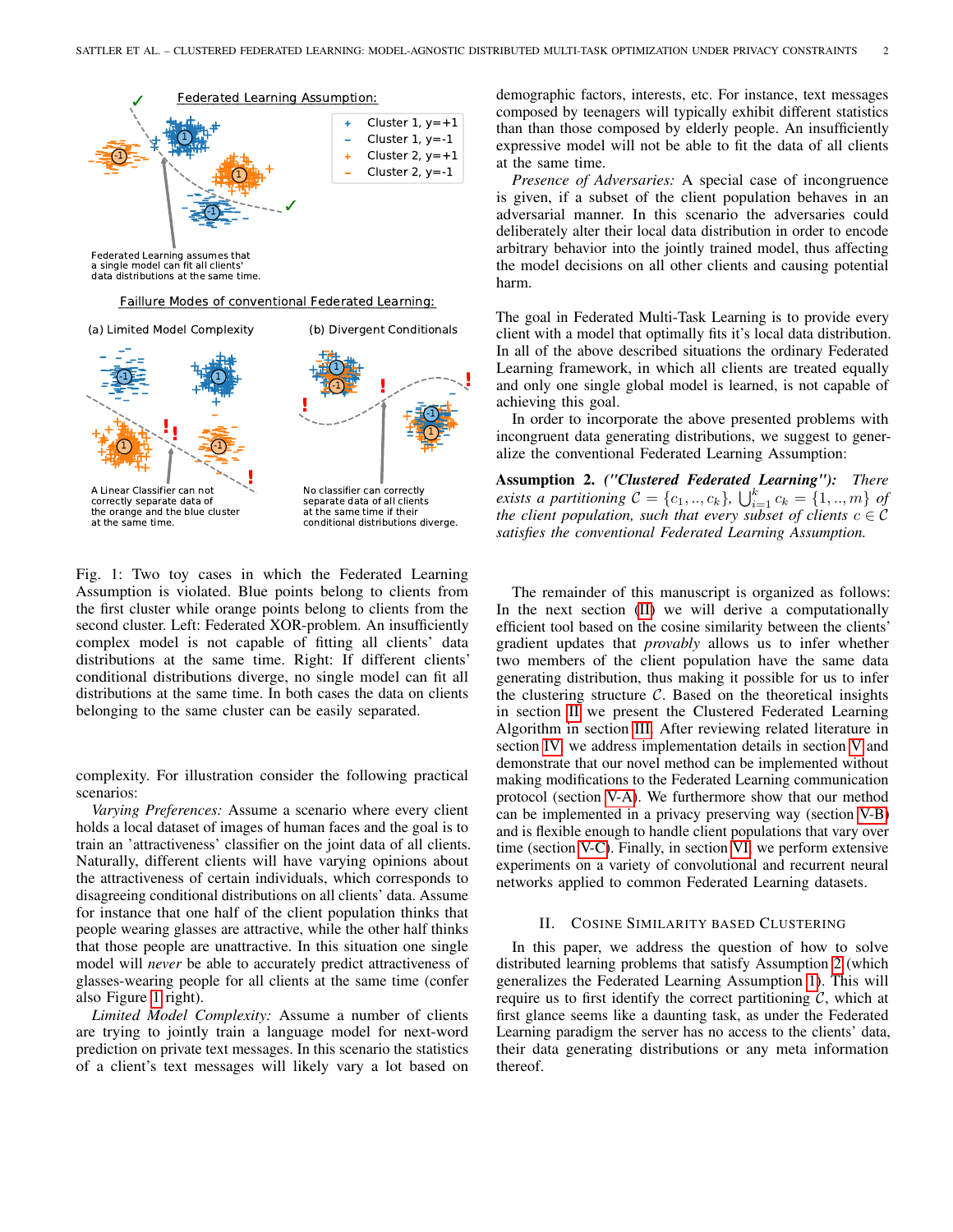An easier task than trying to directly infer the entire clustering structure  $C$ , is to find a correct bi-partitioning in the sense of the following definition:

<span id="page-2-4"></span>**Definition 1.** Let  $m \ge k \ge 2$  and

$$
I: \{1, ..., m\} \to \{1, ..., k\}, i \mapsto I(i)
$$
 (5)

be the mapping that assigns a client  $i$  to it's data generating distribution  $\varphi_{I(i)}$ . Then we call a bi-partitioning  $c_1 \dot{\cup} c_2$  =  $\{1, ..., m\}$  with  $c_1 \neq \emptyset$  and  $c_2 \neq \emptyset$  *correct* if and only if

$$
I(i) \neq I(j) \quad \forall i \in c_1, j \in c_2. \tag{6}
$$

In other words, a bi-partitioning is called *correct*, if clients with the same data generating distribution end up in the same cluster. It is easy to see, that the clustering  $C = \{c_1, ..., c_k\}$  can be obtained after exactly  $k - 1$  correct bi-partitions.

In the following we will demonstrate that there exists an explicit criterion based on which a correct bi-partitioning can be inferred. To see this, let us first look at the following simplified Federated Learning setting with  $m$  clients, in which the data on every client was sampled from one of two data generating distributions  $\varphi_1$ ,  $\varphi_2$  such that

$$
D_i \sim \varphi_{I(i)}(x, y). \tag{7}
$$

Every Client is associated with an empirical risk function

$$
r_i(\theta) = \sum_{x \in D_i} l_{\theta}(f(x_i), y_i)
$$
 (8)

which approximates the true risk arbitrarily well if the number of data points on every client is sufficiently large

$$
r_i(\theta) \approx R_{I(i)}(\theta) := \int_{x,y} l_{\theta}(f(x), y) d\varphi_{I(i)}(x, y). \tag{9}
$$

For demonstration purposes let us first assume equality in [\(9\)](#page-2-0). Then the Federated Learning objective becomes

$$
F(\theta) := \sum_{i=1}^{m} \frac{|D_i|}{|D|} r_i(\theta) = a_1 R_1(\theta) + a_2 R_2(\theta)
$$
 (10)

with  $a_1 = \sum_{i,I(i)=1} |D_i|/|D|$  and  $a_2 = \sum_{i,I(i)=2} |D_i|/|D|$ . Under standard assumptions it has been shown [\[8\]](#page-10-5)[\[9\]](#page-10-6) that the Federated Learning optimization protocol described in equations [\(1\)](#page-0-1) and [\(2\)](#page-0-2) converges to a stationary point  $\theta^*$  of the Federated Learning objective. In this point it holds that

$$
0 = \nabla F(\theta^*) = a_1 \nabla R_1(\theta^*) + a_2 \nabla R_2(\theta^*)
$$
 (11)

Now we are in one of two situations. Either it holds that  $\nabla R_1(\theta^*) = \nabla R_2(\theta^*) = 0$ , in which case we have simultaneously minimized the risk of all clients. This means  $\varphi_1$  and  $\varphi_2$  are congruent and we have solved the distributed learning problem. Or, otherwise, it has to hold

$$
\nabla R_1(\theta^*) = -\frac{a_2}{a_1} \nabla R_2(\theta^*) \neq 0 \tag{12}
$$

<span id="page-2-1"></span>

Fig. 2: Displayed are the optimization paths of Federated Learning with two clients, applied to two different toy problems with incongruent (left) and congruent (right) risk functions. In the incongruent case Federated Learning converges to a stationary point of the FL objective where the gradients of the two clients are of positive norm and point into opposite directions. In the congruent case there exists an area (marked grey in the plot) where both risk functions are minimized. If Federated Learning converges to this area the norm of both client's gradient updates goes to zero. By inspecting the gradient norms the two cases can be distinguished.

and  $\varphi_1$  and  $\varphi_2$  are incongruent. In this situation the *cosine similarity* between the gradient updates of any two clients is given by

<span id="page-2-0"></span>
$$
\alpha_{i,j} := \alpha(\nabla r_i(\theta^*), \nabla r_j(\theta^*)) := \frac{\langle \nabla r_i(\theta^*), \nabla r_j(\theta^*) \rangle}{\|\nabla r_i(\theta^*)\| \|\nabla r_j(\theta^*)\|} \\
= \frac{\langle \nabla R_{I(i)}(\theta^*)\| \|\nabla r_j(\theta^*)\|}{\|\nabla R_{I(i)}(\theta^*)\| \|\nabla R_{I(j)}(\theta^*)\|} \\
= \begin{cases}\n1 & \text{if } I(i) = I(j) \\
-1 & \text{if } I(i) \neq I(j)\n\end{cases}
$$
\n(13)

Consequently, a correct bi-partitioning is given by

<span id="page-2-2"></span>
$$
c_1 = \{i | \alpha_{i,0} = 1\}, \ c_2 = \{i | \alpha_{i,0} = -1\}.
$$
 (14)

This consideration provides us with the insight that, in a stationary solution of the Federated Learning objective  $\theta^*$ , we can *distinguish clients based on their hidden data generating distribution by inspecting the cosine similarity between their gradient updates*. For a visual illustration of the result we refer to Figure [2.](#page-2-1)

If we drop the equality assumption in [\(9\)](#page-2-0) and allow for an arbitrary number of data generating distributions, we obtain the following generalized version of result [\(13\)](#page-2-2):

<span id="page-2-3"></span>**Theorem 1** (Separation Theorem). Let  $D_1, \ldots, D_m$  be the local *training data of* m *different clients, each dataset sampled from one of* k different data generating distributions  $\varphi_1, \ldots, \varphi_k$ , such *that*  $D_i \sim \varphi_{I(i)}(x, y)$ *. Let the empirical risk on every client approximate the true risk at every stationary solution of the*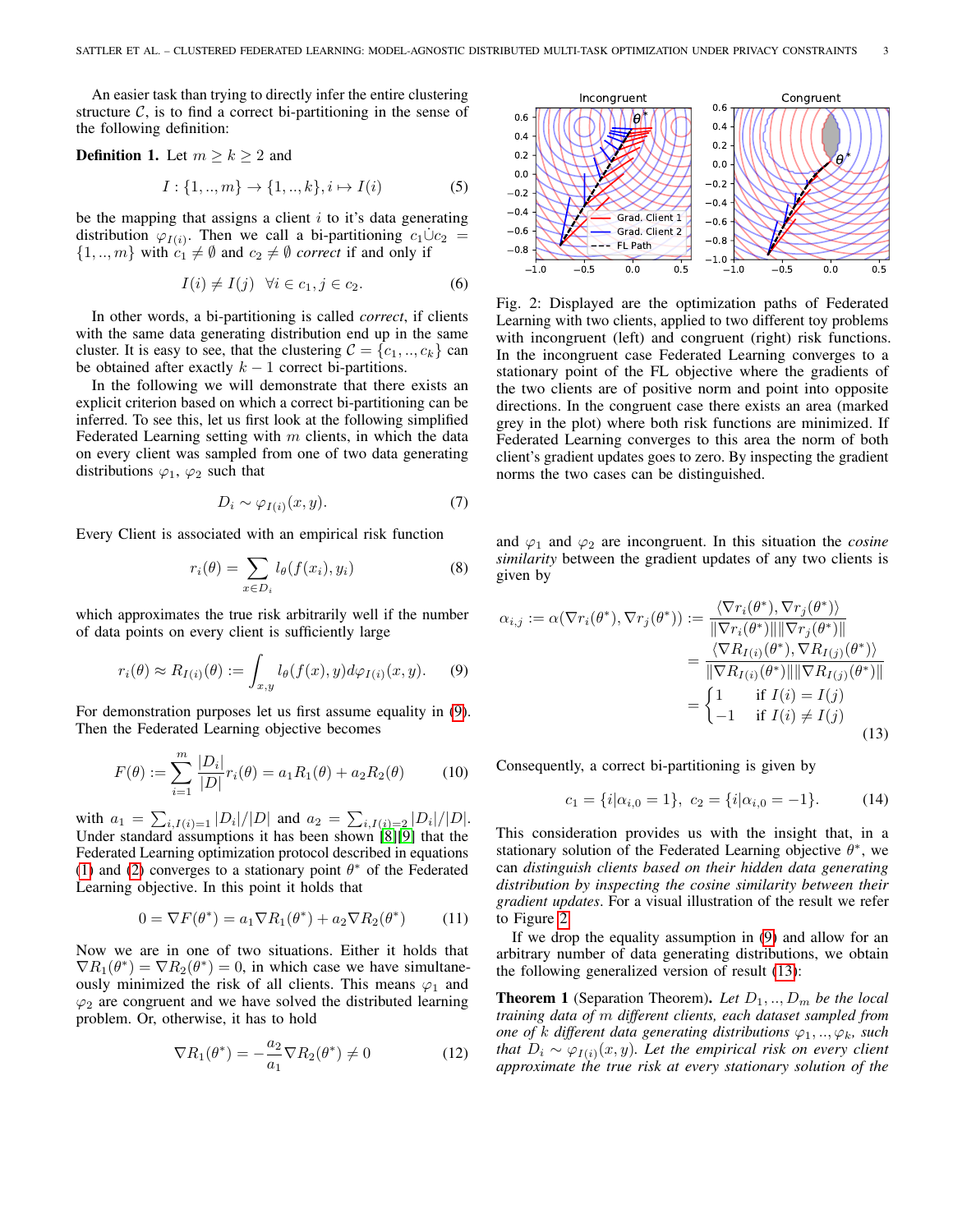*Federated Learning objective* θ ∗ *s.t.*

$$
\|\nabla R_{I(i)}(\theta^*)\| > \|\nabla R_{I(i)}(\theta^*) - \nabla r_i(\theta^*)\| \tag{15}
$$

*and define*

$$
\gamma_i := \frac{\|\nabla R_{I(i)}(\theta^*) - \nabla r_i(\theta^*)\|}{\|\nabla R_{I(i)}(\theta^*)\|} \in [0, 1)
$$
 (16)

*Then there exists a bi-partitioning*  $c_1^* \cup c_2^* = \{1, ..., m\}$  *of the client population such that that the maximum similarity between the updates from any two clients from different clusters can be bounded from above according to*

$$
\alpha_{cross}^{max} := \min_{c_1 \cup c_2 = \{1, \dots, m\}} \max_{i \in c_1, j \in c_2} \alpha(\nabla r_i(\theta^*), \nabla r_j(\theta^*)) \tag{17}
$$

$$
= \max_{i \in c_1^*, j \in c_2^*} \alpha(\nabla r_i(\theta^*), \nabla r_j(\theta^*))
$$
\n(18)

$$
\leq \begin{cases} \cos(\frac{\pi}{k-1})H_{i,j} + \sin(\frac{\pi}{k-1})\sqrt{1 - H_{i,j}^2} & \text{if } H \geq \cos(\frac{\pi}{k-1})\\ 1 & \text{else} \end{cases}
$$
(19)

*with*

$$
H_{i,j} = -\gamma_i \gamma_j + \sqrt{1 - \gamma_i^2} \sqrt{1 - \gamma_j^2} \in (-1, 1].
$$
 (20)

*At the same time the similarity between updates from clients which share the same data generating distribution can be bounded from below by*

$$
\alpha_{intra}^{min} := \min_{\substack{i,j \\ I(i) = I(j)}} \alpha(\nabla_{\theta} r_i(\theta^*), \nabla_{\theta} r_j(\theta^*)) \ge \min_{\substack{i,j \\ I(i) = I(j)}} H_{i,j}.
$$
\n(21)

The proof of Theorem [1](#page-2-3) can be found in the Appendix.

Remark 1. *In the case with two data generating distributions*  $(k = 2)$  the result simplifies to

$$
\alpha_{cross}^{max} = \max_{i \in c_1^*, j \in c_2^*} \alpha(\nabla_{\theta} r_i(\theta^*), \nabla_{\theta} r_j(\theta^*)) \le \max_{i \in c_1^*, j \in c_2^*} -H_{i,j}
$$
\n(22)

*for a certain partitioning, respective*

$$
\alpha_{intra}^{min} = \min_{\substack{i,j \\ I(i) = I(j)}} \alpha(\nabla_{\theta} r_i(\theta^*), \nabla_{\theta} r_j(\theta^*)) \ge \min_{\substack{i,j \\ I(i) = I(j)}} H_{i,j}
$$
\n(23)

*for two clients from the same cluster. If additionally*  $\gamma_i = 0$ *for all*  $i = 1, \ldots, m$  *then*  $H_{i,j} = 1$  *and we retain result* [\(13\)](#page-2-2)*.* 

From Theorem [1](#page-2-3) we can directly deduce a correct separation rule:

<span id="page-3-0"></span>**Corollary [1](#page-2-3).** *If in Theorem 1 k and*  $\gamma_i$ ,  $i = 1, ..., m$  *are in such a way that*

$$
\alpha_{intra}^{min} > \alpha_{cross}^{max} \tag{24}
$$

*then the partitioning*

$$
c_1, c_2 \leftarrow \arg\min_{c_1 \cup c_2 = c} \left( \max_{i \in c_1, j \in c_2} \alpha_{i,j} \right). \tag{25}
$$

*is* always *correct in the sense of Definition [1.](#page-2-4)*

<span id="page-3-2"></span>

Fig. 3: Clustering quality as a function of the number of data generating distributions  $k$  and the relative approximation noise γ. For all values of k and γ in the green area, CFL will *always* correctly separate the clients (by Theorem [1\)](#page-2-3). For all values of k and  $\gamma$  in the blue area we find empirically that CFL will correctly separate the clients with probability close to 1.

*Proof:* Set

$$
c_1, c_2 \leftarrow \arg\min_{c_1 \cup c_2 = c} (\max_{i \in c_1, j \in c_2} \alpha_{i,j})
$$
 (26)

and let  $i \in c_1$ ,  $j \in c_2$  then

$$
\alpha_{i,j} \le \alpha_{cross}^{max} < \alpha_{intra}^{min} = \min_{\substack{i,j \\ I(i) = I(j)}} \alpha_{i,j} \tag{27}
$$

and hence  $i$  and  $j$  can not have the same data generating distribution.

This consideration leads us to the notion of the separation gap:

<span id="page-3-3"></span>Definition 2 (Separation Gap). Given a cosine-similarity matrix  $\alpha$  and a mapping from client to data generating distribution I we define the notion of a separation gap

$$
g(\alpha) := \alpha_{intra}^{min} - \alpha_{cross}^{max}
$$
 (28)

$$
= \min_{\substack{i,j \\ I(i)=I(j)}} \alpha_{i,j} - \min_{c_1 \cup c_2 = c} \left( \max_{i \in c_1, j \in c_2} \alpha_{i,j} \right) \tag{29}
$$

Remark 2. *By Corollary [1](#page-3-0) the bi-partitioning* [\(25\)](#page-3-1) *will be correct in the sense of Definition [1](#page-2-4) if and only if the separation gap is greater than zero.*

Theorem [1](#page-2-3) gives an estimate for the similarities in the *absolute worst-case*. In practice  $\alpha_{intra}^{min}$  typically will be much larger and  $\alpha_{cross}^{max}$  typically will be much smaller, especially if the parameter dimension  $d$  is large. For instance, if we set  $d = 10^2$  (which is still many orders of magnitude smaller than typical modern neural networks),  $m = 3k$ , and assume  $\nabla R_{I(i)}(\theta^*)$  and  $\nabla R_{I(i)}(\theta^*) - \nabla r_i(\theta^*)$  to be normally distributed for all  $i = 1, \dots, m$  then experimentally we find (Figure [3\)](#page-3-2) that

$$
P["Correct \ Clustering"] = P[g(\alpha) > 0] \approx 1 \qquad (30)
$$

<span id="page-3-1"></span>even for large values of  $k > 10$  and

$$
\gamma_{max} := \max_{i=1,\dots,m} \gamma_i > 1. \tag{31}
$$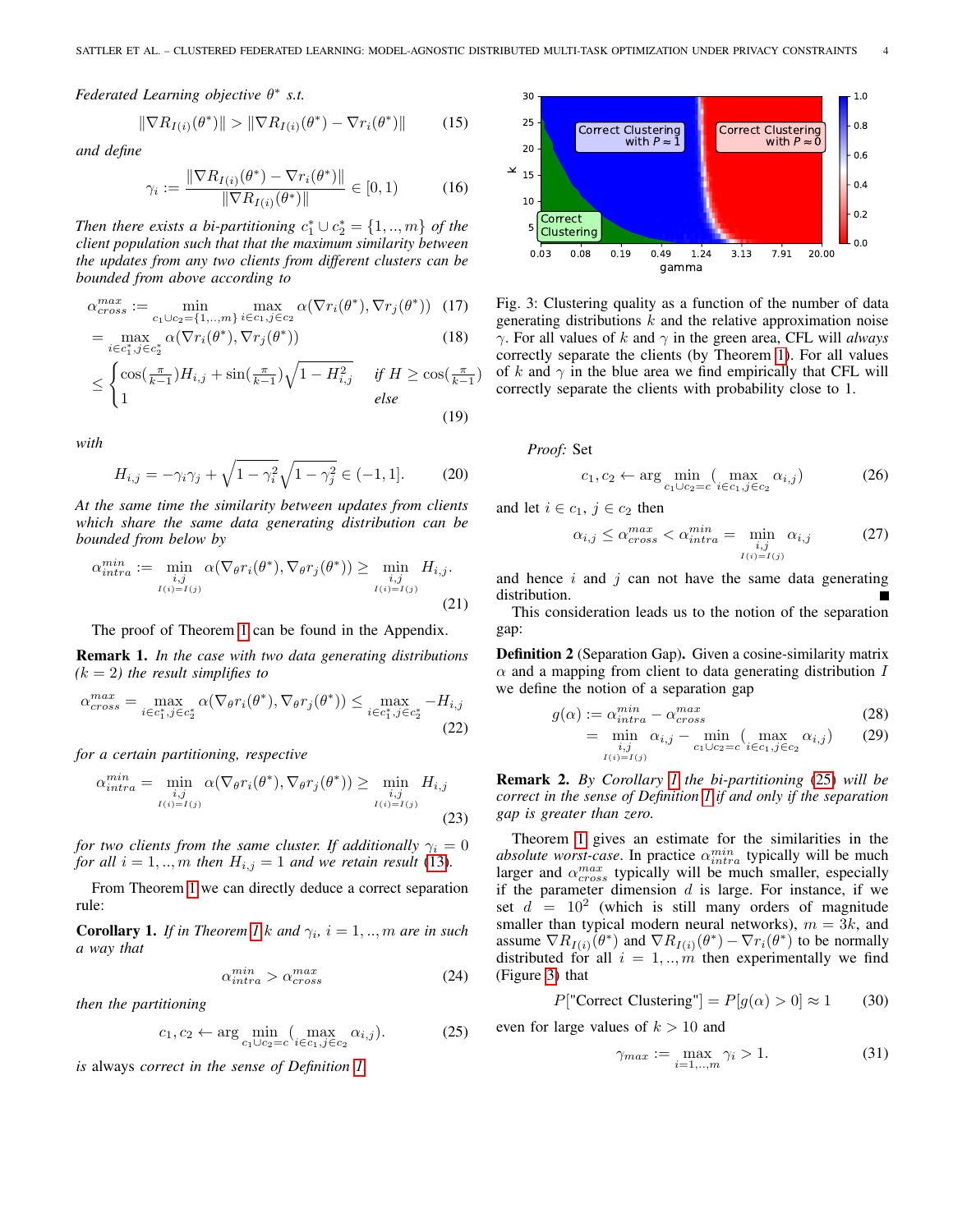This means that using the cosine similarity criterion [\(25\)](#page-3-1) we can readily find a correct bi-partitioning  $c_1, c_2$  even if the number of data generating distributions is high and the empirical risk on every client's data is only a very loose approximation of the true risk.

# *A. Distinguishing Congruent and Incongruent Clients*

In order to appropriately generalize the classical Federated Learning setting, we need to make sure to only split up clients with *incongruent* data distributions. In the classical congruent non-iid Federated Learning setting described in [\[3\]](#page-10-0) where one single model can be learned, performance will typically degrade if clients with varying distributions are separated into different clusters due to the restricted knowledge transfer between clients in different clusters. Luckily we have a criterion at hand to distinguish the two cases. To realize this we have inspect the gradients computed by the clients at a stationary point  $\theta^*$ . When client distributions are incongruent, the stationary solution of the Federated Learning objective by definition can not be stationary for the individual clients. Hence the norm of the clients' gradients has to be strictly greater than zero. If conversely the client distributions are congruent, Federated optimization will be able to jointly optimize all clients' local risk functions and hence the norm of the clients' gradients will tend towards zero as we are approaching the stationary point. Based on this observation we can formulate the following criteria which allow us make the decision whether to split or not: Splitting should only take place if it holds that both (a) we are close to a stationary point of the FL objective

$$
0 \leq \|\sum_{i=1,\dots,m} \frac{D_i}{|D_c|} \nabla_{\theta} r_i(\theta^*) \| < \varepsilon_1 \tag{32}
$$

and (b) the individual clients are far from a stationary point of their local empirical risk

$$
\max_{i=1,\dots,m} \|\nabla_{\theta} r_i(\theta^*)\| > \varepsilon_2 > 0 \tag{33}
$$

Figure [2](#page-2-1) gives a visual illustration of this idea for a simple two dimensional problem. We will also experimentally verify the clustering criteria [\(32\)](#page-4-1) and [\(33\)](#page-4-2) in section [VI-B.](#page-8-0)

In practice we have another viable option to distinguish the congruent from the incongruent case. As splitting will only be performed after Federated Learning has converged to a stationary point, we always have computed the conventional Federated Learning solution as part of Clustered Federated Learning. This means that if after splitting up the clients a degradation in model performance is observed, it is always possible to fall back to the Federated Learning solution. In this sense Clustered Federated Learning will always improve the Federated Learning performance (or perform equally well at worst).

# III. CLUSTERED FEDERATED LEARNING

<span id="page-4-0"></span>Clustered Federated Learning recursively bi-partitions the client population in a top-down way: Starting from an initial set of clients  $c = \{1, ..., m\}$  and a parameter initialization  $\theta_0$ , CFL performs Federated Learning according to Algorithm [2,](#page-5-0) in order to obtain a stationary solution  $\theta^*$  of the FL objective. After Federated Learning has converged, the stopping criterion

<span id="page-4-3"></span>
$$
0 \le \max_{i \in c} \|\nabla_{\theta} r_i(\theta^*)\| < \varepsilon_2 \tag{34}
$$

is evaluated. If criterion [\(34\)](#page-4-3) is satisfied, we know that all clients are sufficiently close to a stationary solution of their local risk and consequently CFL terminates, returning the FL solution  $\theta^*$ . If on the other hand, criterion [\(34\)](#page-4-3) is violated, this means that the clients are incongruent and the server computes the pairwise cosine similarities  $\alpha$  between the clients' latest transmitted updates according to equation [\(13\)](#page-2-2). Next, the server separates the clients into two clusters in such a way that the maximum similarity between clients from different clusters is minimized

$$
c_1, c_2 \leftarrow \arg\min_{c_1 \cup c_2 = c} (\max_{i \in c_1, j \in c_2} \alpha_{i,j}).
$$
 (35)

This optimal bi-partitioning problem at the core of CFL can be solved in  $\mathcal{O}(m^3)$  using Algorithm [1.](#page-5-4) Since in Federated Learning it is assumed that the server has far greater computational power than the clients, the overhead of clustering will typically be negligible.

As derived in section [II,](#page-1-1) a correct bi-partitioning can always be ensured if it holds that

$$
\alpha_{intra}^{min} > \alpha_{cross}^{max}.\tag{36}
$$

<span id="page-4-1"></span>While the optimal cross-cluster similarity  $\alpha_{cross}^{max}$  can be easily computed in practice, computation of the intra cluster similarity requires knowledge of the clustering structure and hence  $\alpha_{intra}^{min}$ can only be estimated using Theorem [1](#page-2-3) according to

$$
\alpha_{intra}^{min} \ge \min_{\substack{i,j\\I(i)=I(j)}} -\gamma_i \gamma_j + \sqrt{1-\gamma_i^2} \sqrt{1-\gamma_j^2} \qquad (37)
$$

$$
\geq 1 - 2\gamma_{max}^2. \tag{38}
$$

<span id="page-4-2"></span>Consequently we know that the bi-partitioning will be correct if

<span id="page-4-4"></span>
$$
\gamma_{max} < \sqrt{\frac{1 - \alpha_{cross}^{max}}{2}}.\tag{39}
$$

independent of the number of data generating distributions  $k!$ This criterion allows us to reject bi-partitionings, based on our assumptions on the approximation noise  $\gamma_{max}$  (which is an interpretable hyperparameter).

If criterion [\(39\)](#page-4-4) is satisfied, CFL is recursively re-applied to each of the two separate groups starting from the stationary solution  $\theta^*$ . Splitting recursively continues on until (after at most  $k - 1$  recursions) none of the sub-clusters violate the stopping criterion anymore, at which point all groups of mutually congruent clients  $C = \{c_1, ..., c_k\}$  have been identified, and the Clustered Federated Learning problem characterized by Assumption [2](#page-1-2) is solved. The entire recursive procedure is presented in Algorithm [3.](#page-5-5)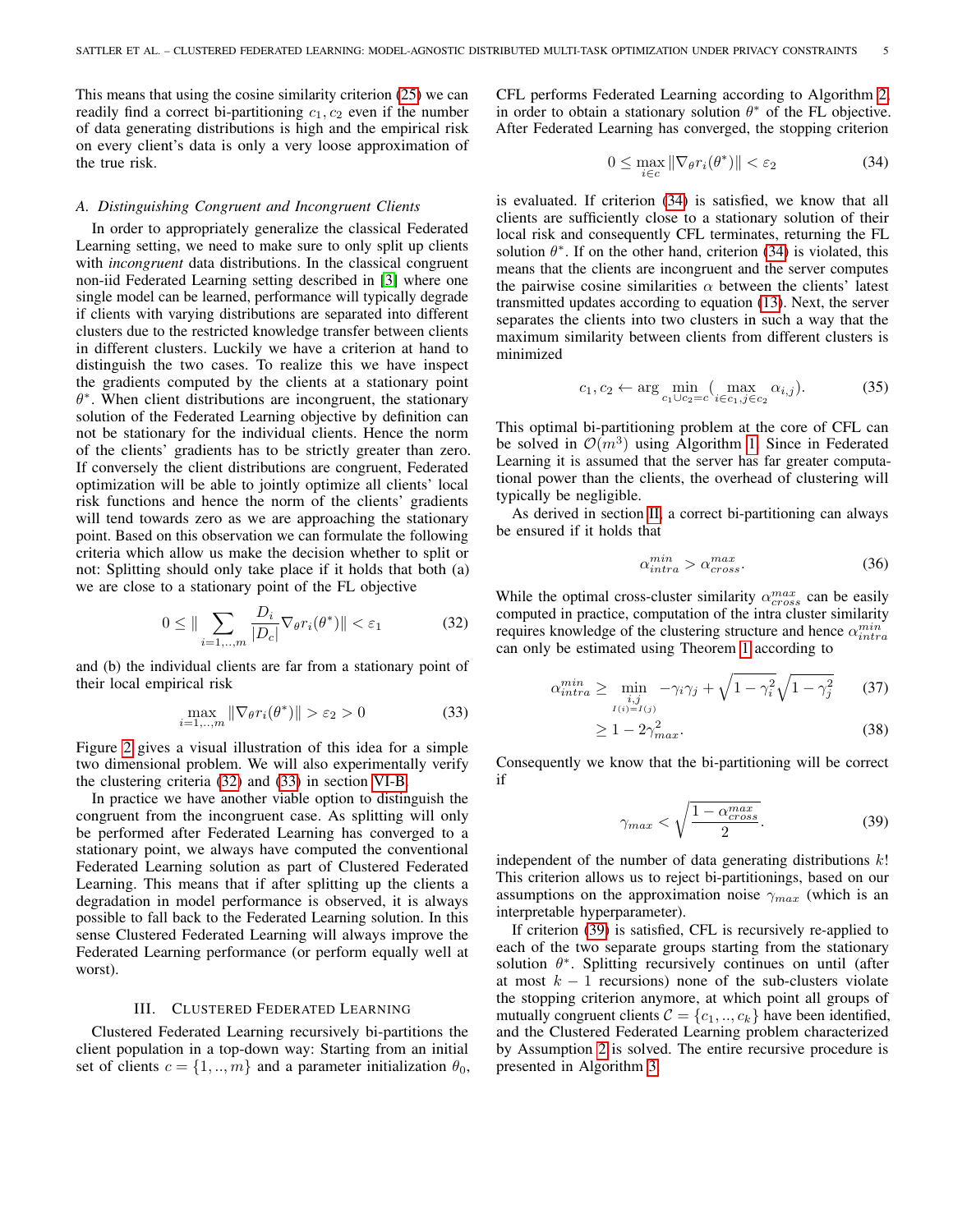|  |  |  | <b>Algorithm 1:</b> Optimal Bipartition |  |
|--|--|--|-----------------------------------------|--|
|--|--|--|-----------------------------------------|--|

<span id="page-5-4"></span>1 **input:** Similarity Matrix  $\alpha \in [-1, 1]^{m,m}$ 2 outout: bi-partitioning  $c_1, c_2$  satisfying [\(25\)](#page-3-1) 3 •  $s \leftarrow \text{argsort}(-\alpha[:]) \in \mathbb{N}^{m^2}$ 4 •  $C \leftarrow {\{\{i\}} | i = 1, ..., m\}$ 5 for  $i = 1, ..., m^2$  do 6  $\bullet$  i<sub>1</sub>  $\leftarrow$  s<sub>i</sub> div m; i<sub>2</sub>  $\leftarrow$  s<sub>i</sub> mod m<br>7  $\bullet$  c<sub>tmn</sub>  $\leftarrow$  {}  $\bullet \ \ c_{tmp} \leftarrow \{\}$ 8 for  $c \in \mathcal{C}$  do 9 **if**  $i_1 \in c$  *or*  $i_2 \in c$  then 10  $\vert$   $\vert$   $\bullet$   $c_{tmp} \leftarrow c_{tmp} \cup c$ 11  $\vert \vert \vert \cdot \vert \cdot \mathcal{C} \leftarrow \mathcal{C} \setminus c$  $12$  end  $13$  end 14  $\mathbf{C} \leftarrow \mathcal{C} \cup \{c_{tmp}\}$ 15 **if**  $|\mathcal{C}| = 2$  then 16 | return  $C$ 17 | end 18 end

Algorithm 2: Federated Learning (FL)

<span id="page-5-0"></span>1 **Input:** initial parameters  $\theta$ , set of clients  $c, \epsilon_1 > 0$ 2 repeat 3 for  $i \in c$  *in parallel* do 4  $\vert \vert \cdot \vert \cdot \theta_i \leftarrow \theta$  $\begin{array}{cc} \texttt{5} \end{array} \begin{array}{c} \begin{array}{c} \end{array} \end{array} \begin{array}{c} \bullet \end{array} \Delta \theta_i \leftarrow \text{SGD}_n(\theta_i,D_i) - \theta_i \end{array}$ 6 end 7  $\left| \quad \bullet \quad \theta \leftarrow \theta + \sum_{i \in c} \frac{|D_i|}{|D_c|} \Delta \theta_i$ 8 until  $\|\sum_{i\in c} \frac{|D_i|}{|D_c|}\Delta\theta_i\| < \varepsilon_1$ <sup>9</sup> return θ

Algorithm 3: Clustered Federated Learning (CFL)

<span id="page-5-5"></span>1 **Input:** initial parameters  $\theta$ , set of clients  $c, \gamma_{max} \in [0, 1]$ ,  $\varepsilon_2 > 0$  $\mathbf{2} \bullet \theta^* \leftarrow \text{FederatedLearning}(\theta, c)$ 3 •  $\alpha_{i,j} \leftarrow \frac{\langle \nabla r_i(\theta^*), \nabla r_j(\theta^*) \rangle}{\|\nabla r_i(\theta^*)\| \|\nabla r_i(\theta^*)\|}$  $\frac{\langle \nabla r_i(\theta^*), \nabla r_j(\theta^*) \rangle}{\|\nabla r_i(\theta^*)\| \|\nabla r_j(\theta^*)\|}, i,j \in \mathcal{C}$ 4 ●  $c_1, c_2 \leftarrow \arg\min_{c_1 \cup c_2 = c} (\max_{i \in c_1, j \in c_2} \alpha_{i,j})$  $\mathbf{s} \bullet \alpha_{cross}^{max} \leftarrow \max_{i \in c_1, j \in c_2} \alpha_{i,j}$ 6 if  $\max_{i \in c} \|\nabla r_i(\theta^*)\| \geq \varepsilon_2$  *and*  $\sqrt{\frac{1-\alpha_{cross}^{max}}{2}} > \gamma_{max}$  then  $\sigma \quad | \quad \bullet \theta_i^*, i \in c_1 \leftarrow \text{ClusteredFederatedLearning}(\theta^*, c_1)$ 8  $\theta_i^*, i \in c_2 \leftarrow$  ClusteredFederatedLearning $(\theta^*, c_2)$ <sup>9</sup> else 10  $\theta_i^* \leftarrow \theta^*, i \in c$ <sup>11</sup> end 12 **return**  $\theta_i^*, i \in \mathbb{C}$ 

# IV. RELATED WORK

<span id="page-5-1"></span>Federated Learning [\[3\]](#page-10-0)[\[4\]](#page-10-1)[\[10\]](#page-10-7)[\[7\]](#page-10-4)[\[11\]](#page-10-8)[\[6\]](#page-10-3) is currently the dominant framework for distributed training of machine learning models under communication- and privacy constraints. Federated Learning assumes the clients to be congruent, i.e. that one central model can fit all client's distributions at the same time. Different authors have investigated the convergence properties of Federated Learning in congruent iid and non-iid scenarios: [\[12\]](#page-10-9),[\[13\]](#page-10-10),[\[14\]](#page-10-11) and [\[15\]](#page-10-12) perform an empirical investigation, [\[8\]](#page-10-5), [\[16\]](#page-11-0), [\[17\]](#page-11-1) and [\[9\]](#page-10-6) prove convergence guarantees. As argued in section [I](#page-0-3) conventional Federated Learning is not able to deal with the challenges of incongruent data distributions. Other distributed training frameworks [\[18\]](#page-11-2)[\[19\]](#page-11-3)[\[20\]](#page-11-4)[\[21\]](#page-11-5) are facing the same issues.

The natural framework for dealing with incongruent data is Multi-Task Learning [\[22\]](#page-11-6)[\[23\]](#page-11-7)[\[24\]](#page-11-8). An overview over recent techniques for multi-task learning in deep neural networks can be found in [\[25\]](#page-11-9). However all of these techniques are applied in a centralized setting in which all data resides at one location and the server has full control over and knowledge about the optimization process. Smith et al. [\[1\]](#page-10-13) present MOCHA, which extends the multi-task learning approach to the Federated Learning setting, by explicitly modeling client similarity via a correlation matrix. However their method relies on alternating bi-convex optimization and is thus only applicable to convex objective functions and limited in it's ability to scale to massive client populations. Corinzia et al. [\[26\]](#page-11-10) model the connectivity structure between clients and server as a Bayesian network and perform variational inference during learning. Although their method can handle non-convex models, it is expensive to generalize to large federated networks as the client models are refined sequentially.

Finally, Ghosh et al. [\[2\]](#page-10-14) propose a clustering approach, similar to the one presented in this paper. However their method differs from ours in the following key aspects: Most significantly they use l2-distance instead of cosine similarity to determine the distribution similarity of the clients. This approach has the severe limitation that it only works if the client's risk functions are convex and the minima of different clusters are well separated. The *l*2-distance also is not able to distinguish congruent from incongruent settings. This means that the method will incorrectly split up clients in the conventional congruent non-iid setting described in [\[3\]](#page-10-0). Furthermore, their approach is not adaptive in the sense that the decision whether to cluster or not has to be made after the first communication round. In contrast, our method can be applied to arbitrary Federated Learning problems with non-convex objective functions. We also note that we have provided theoretical considerations that allow a systematic understanding of the novel CFL framework.

# V. IMPLEMENTATION CONSIDERATIONS

### <span id="page-5-3"></span><span id="page-5-2"></span>*A. Weight-Updates as generalized Gradients*

Theorem [1](#page-2-3) makes a statement about the cosine similarity between *gradients* of the empirical risk function. In Federated Learning however, due to constraints on both the memory of the client devices and their communication budged, instead commonly weight-updates as defined in [\(1\)](#page-0-1) are computed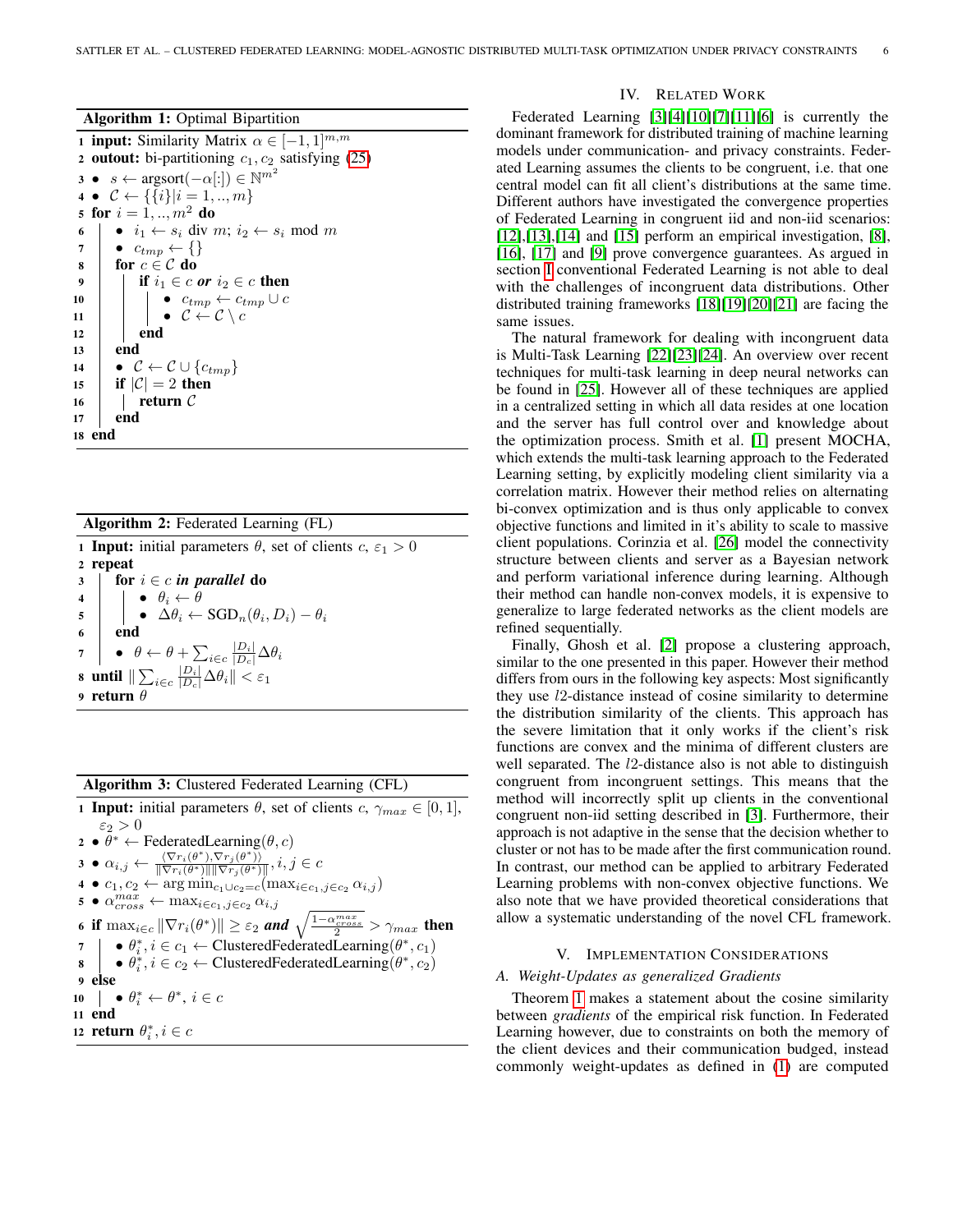and communicated. In order to deviate as little as possible from the classical Federated Learning algorithm it would hence be desirable to generalize result [1](#page-2-3) to weight-updates. It is commonly conjectured (see e.g. [\[27\]](#page-11-11)) that accumulated mini-batch gradients approximate the full-batch gradient of the objective function. Indeed, for a sufficiently smooth loss function and low learning rate, a weight update computed over one epoch approximates the direction of the true gradient since by Taylor approximation we have

$$
\nabla_{\theta} r(\theta_{\tau} + \eta \Delta \theta_{\tau-1}, D_{\tau}) \tag{40}
$$

$$
= \nabla_{\theta} r(\theta_{\tau}, D_{\tau}) + \eta \Delta \theta_{\tau-1} \nabla_{\theta}^{2} r(\theta_{\tau}, D_{\tau}) + \mathcal{O}(\|\eta \Delta \theta_{\tau-1}\|^{2})
$$
\n(41)

$$
= \nabla_{\theta} r(\theta_{\tau}, D_{\tau}) + R \tag{42}
$$

where  $R$  can be bounded in norm. Hence, by recursive application of the above result it follows

$$
\Delta \theta = \sum_{\tau=1}^{T} \nabla_{\theta} r(\theta_{\tau}, D_{\tau}) \approx \sum_{\tau=1}^{T} \nabla_{\theta} r(\theta_1, D_{\tau}) = \nabla_{\theta} r(\theta_1, D). \tag{43}
$$

In the remainder of this work we will compute cosine similarities between weight-updates instead of gradients according to

$$
\alpha_{i,j} := \frac{\langle \Delta \theta_i, \Delta \theta_j \rangle}{\|\Delta \theta_i\| \|\Delta \theta_j\|}, i, j \in c \tag{44}
$$

Our experiments in section [VI](#page-7-0) will demonstrate that computing cosine similarities based on weight-updates in practice surprisingly achieves *even better* separations than computing cosine similarities based on gradients.

#### <span id="page-6-0"></span>*B. Preserving Privacy*

Every machine learning model carries information about the data it has been trained on. For example the bias term in the last layer of a neural network will typically carry information about the label distribution of the training data. Different authors have demonstrated that information about a client's input data  $('x")$  can be inferred from the weight-updates it sends to the server via model inversion attacks [\[28\]](#page-11-12)[\[29\]](#page-11-13)[\[30\]](#page-11-14)[\[31\]](#page-11-15)[\[32\]](#page-11-16). In privacy sensitive situations it might be necessary to prevent this type of information leakage from clients to server with mechanisms like the ones presented in [\[5\]](#page-10-2). Luckily, Clustered Federated Learning can be easily augmented with an encryption mechanism that achieves this end. As both the cosine similarity between two clients' weight-updates and the norms of these updates are invariant to orthonormal transformations  $P$  (such as permutation of the indices),

$$
\frac{\langle \Delta \theta_i, \Delta \theta_j \rangle}{\|\Delta \theta_i\| \|\Delta \theta_j\|} = \frac{\langle P \Delta \theta_i, P \Delta \theta_j \rangle}{\|P \Delta \theta_i\| \|P \Delta \theta_j\|}
$$
(45)

a simple remedy is for all clients to apply such a transformation operator to their updates before communicating them to the server. After the server has averaged the updates from all clients

<span id="page-6-2"></span>

Fig. 4: An exemplary parameter tree created by Clustered Federated Learning. At the root node resides the conventional Federated Learning model, obtained by converging to a stationary point  $\theta^*$  of the FL objective over all clients  $\{1, ..., m\}$ . In the next layer, the client population has been split up into two groups, according to their cosine similarities and every subgroup has again converged to a stationary point  $\theta_0^*$  respective  $\theta_1^*$ . Branching continues recursively until no stationary solution satisfies the splitting criteria. In order to quickly assign new clients to a leaf model, at each edge  $e$  of the tree the server caches the pre-split weight-updates  $\Delta_e$  of all clients belonging to the two different sub-branches. This way the new client can be moved down the tree along the path of highest similarity.

and broadcasted the average back to the clients they simply apply the inverse operation

$$
\Delta \theta = \frac{1}{n} \sum_{i=1}^{n} \Delta \theta_i = P^{-1} \left( \frac{1}{n} \sum_{i=1}^{n} P \Delta \theta_i \right)
$$
 (46)

and the Federated Learning protocol can resume unchanged. Other multi-task learning approaches require direct access to the client's data and hence can not be used together with encryption, which represents a distinct advantage for CFL in privacy sensitive situations.

# <span id="page-6-1"></span>*C. Varying Client Populations and Parameter Trees*

Up until now we always made the assumption that all clients participate from the beginning of training. Clustered Federated Learning however is flexible enough to handle client populations that vary over time.

In order to incorporate this functionality, the server, while running CFL, needs to build a parameter tree  $T = (V, E)$  with the following properties:

- The tree contains a node  $v \in V$  for every (intermediate) cluster  $c_v$  computed by CFL
- Both  $c_v$  and the corresponding stationary solution  $\theta_v^*$ obtained by running the Federated Learning Algorithm [2](#page-5-0) on cluster  $c_v$  are cached at node  $v$
- At the root of the tree  $v_{root}$  resides the Federated Learning solution over the entire client population with  $c_{v_{root}} = \{1, ..., m\}.$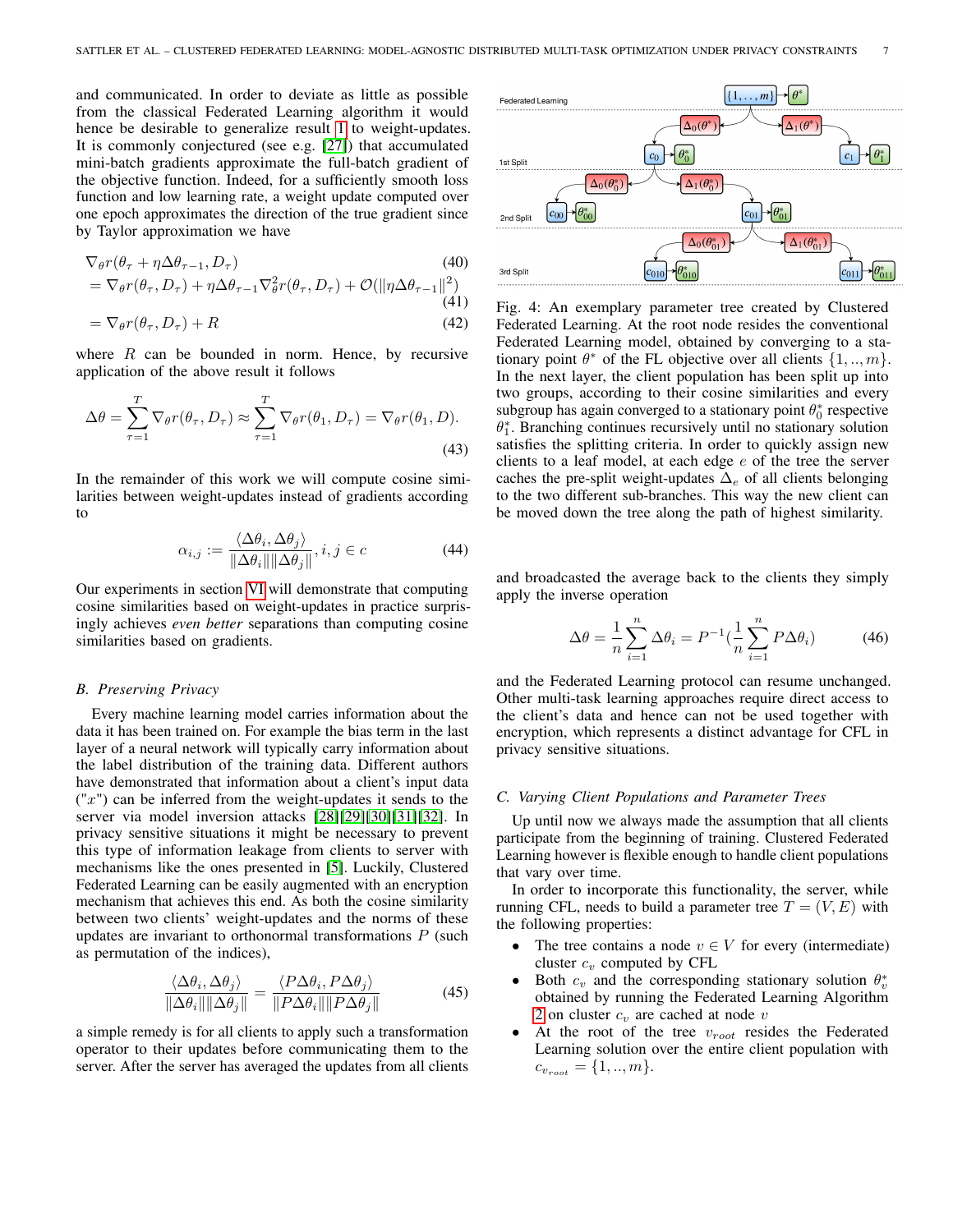- If the cluster  $c_{v_{child}}$  was created by bi-partitioning the cluster  $c_{v_{parent}}$  in CFL then the nodes  $v_{parent}$  and  $v_{child}$ are connected via a directed edge  $e \in E$
- At every edge  $e(v_{parent} \rightarrow v_{child})$  the pre-split weightupdates of the children clients

$$
\Delta_e = \{ \text{SGD}_n(\theta_{v_{parent}}^*, D_i) - \theta_{v_{parent}^*} | i \in c_{v_{child}} \}
$$
\n(47)

are cached

An exemplary parameter tree is shown in Figure [4.](#page-6-2) When a new client joins the training it can get assigned to a leaf cluster by iteratively traversing the parameter tree from the root to a leaf, always moving to the branch which contains the more similar client updates according to Algorithm [4.](#page-7-1)

Another feature of building a parameter tree is that it allows the server to provide every client with *multiple* models at varying specificity. On the path from root to leaf, the models get more specialized with the most general model being the FL model at the root. Depending on application and context, a CFL client could switch between models of different generality. Furthermore a parameter tree allows us to ensemble multiple models of different specificity together. We believe that investigations along those lines are a promising direction of future research.

Putting all pieces from the previous sections together, we arrive at a protocol for general privacy-preserving CFL which is described in Algorithm [5](#page-7-2)

<span id="page-7-1"></span>

| <b>Algorithm 4:</b> Assigning new Clients to a Cluster                                                                        |  |  |  |  |
|-------------------------------------------------------------------------------------------------------------------------------|--|--|--|--|
| <b>1 Input:</b> new client with data $D_{new}$ , parameter tree                                                               |  |  |  |  |
| $T=(V,E)$                                                                                                                     |  |  |  |  |
| 2 $v \leftarrow v_{root}$                                                                                                     |  |  |  |  |
| 3 while $ Children(v)  > 0$ do                                                                                                |  |  |  |  |
| $\bullet$ $v_0, v_1 \leftarrow$ Children $(v)$<br>4                                                                           |  |  |  |  |
| $\left  \quad \bullet \quad \Delta \theta_{new} \leftarrow \text{SGD}_n(\theta_v^*, D_{new}) - \theta_v^*$<br>5               |  |  |  |  |
| • $\alpha_0 \leftarrow \max_{\Delta\theta \in \Delta_{(v \to v_1)}} \alpha(\Delta\theta_{new}, \Delta\theta)$<br>6            |  |  |  |  |
| • $\alpha_1 \leftarrow \max_{\Delta \theta \in \Delta_{(v \rightarrow v_2)}} \alpha(\Delta \theta_{new}, \Delta \theta)$<br>7 |  |  |  |  |
| if $\alpha_0 > \alpha_1$ then<br>8                                                                                            |  |  |  |  |
| $\boldsymbol{9}$<br>$v \leftarrow v_0$                                                                                        |  |  |  |  |
| else<br>10                                                                                                                    |  |  |  |  |
| $v \leftarrow v_1$<br>11                                                                                                      |  |  |  |  |
| end<br>12                                                                                                                     |  |  |  |  |
| 13 end                                                                                                                        |  |  |  |  |
| 14 return $c_v$ , $\theta_v^*$                                                                                                |  |  |  |  |

#### VI. EXPERIMENTS

#### <span id="page-7-0"></span>*A. Practical Considerations*

In section [II](#page-1-1) we showed that the cosine similarity criterion does distinguish different incongruent clients under three conditions: (a) Federated Learning has converged to a stationary point  $\theta^*$ , (b) Every client holds enough data s.t. the empirical risk approximates the true risk, (c) cosine similarity is computed between the full gradients of the empirical risk. In this section Algorithm 5: Clustered Federated Learning with Privacy Preservation and Weight-Updates

- <span id="page-7-2"></span>1 **input:** initial parameters  $\theta_0$ , branching parameters  $\varepsilon_1, \varepsilon_2 > 0$ , empirical risk approximation error bound  $\gamma_{max} \in [0, 1)$ , number of local iterations/ epochs n
- 2 outout: improved parameters on every client  $\theta_i$
- 3 init: set initial clusters  $C = \{\{1,..,m\}\}\,$  set initial models  $\theta_i \leftarrow \theta_0 \ \forall i = 1, ..., m$ , set initial update  $\Delta \theta_c \leftarrow 0 \ \forall c \in \mathcal{C}$ , clients exchange random seed to create permutation operator  $P$  (optional, otherwise set  $P$  to be the identity mapping)

<sup>4</sup> while *not converged* do

5 for  $i = 1, ..., m$  *in parallel* do  $6$  | Client *i* does: 7  $\vert \quad \vert \quad \bullet \quad \theta_i \leftarrow \theta_i + P^{-1} \Delta \theta_{c(i)}$  $\mathbf{s}$  |  $\bullet \Delta \theta_i \leftarrow P(\text{SGD}_n(\theta_i, D_i) - \theta_i)$ 9 end 10 | Server does: 11  $\bullet$   $\mathcal{C}_{tmp} \leftarrow \mathcal{C}$ 12 for  $c \in \mathcal{C}$  do 13  $\left| \quad \right|$   $\bullet$   $\Delta \theta_c \leftarrow \frac{1}{|c|} \sum_{i \in c} \Delta \theta_i$ 14 **if**  $\|\Delta \theta_c\| < \varepsilon_1$  *and*  $\max_{i \in c} \|\Delta \theta_i\| > \varepsilon_2$  then 15 **| e**  $\alpha_{i,j} \leftarrow \frac{\langle \Delta \theta_i, \Delta \theta_j \rangle}{\|\Delta \theta_i\| \|\Delta \theta_j\|}$  $\|\Delta \theta_i\| \|\Delta \theta_j\|$ **16**  $\vert$   $\vert$  **•**  $c_1, c_2 \leftarrow \arg \min_{c_1 \cup c_2 = c} (\max_{i \in c_1, j \in c_2} \alpha_{i,j})$ 17  $\vert$   $\vert$   $\vert$   $\bullet$   $\alpha^{max}_{cross} \leftarrow \max_{i \in c_1, j \in c_2} \alpha_{i,j}$ 18 **if**  $\gamma_{max} < \sqrt{\frac{1-\alpha_{cross}^{max}}{2}}$  then 19  $\vert$   $\vert$   $\vert$   $\vert$   $\bullet$   $\mathcal{C}_{tmp} \leftarrow (\mathcal{C}_{tmp} \setminus c) \cup c_1 \cup c_2$  $20$  | | end  $21$  end  $22$  end 23  $\bullet$  C  $\leftarrow$  C<sub>tmp</sub> 24 end 25 return  $\theta$ 

we will demonstrate that in practical problems none of these conditions have to be fully satisfied. Instead, we will find that CFL is able to correctly infer the clustering structure even if clients only hold small datasets and are trained to an approximately stationary solution of the Federated Learning objective. Furthermore we will see that cosine similarity can be computed between weight-updates instead of full gradients, which even improves performance.

In the experiments of this section we consider the following Federated Learning setup: All experiments are performed on either the MNIST [\[33\]](#page-11-17) or CIFAR-10 [\[34\]](#page-11-18) dataset using  $m = 20$ clients, each of which belonging to one of  $k = 4$  clusters. Every client is assigned an equally sized random subset of the total training data. To simulate an incongruent clustering structure, every clients' data is then modified by randomly swapping out two labels, depending on which cluster a client belongs to. For example, in all clients belonging to the first cluster, data points labeled as "1" could be relabeled as "7" and vice versa, in all clients belonging to the second cluster "3" and "5" could be switched out in the same way, and so on. This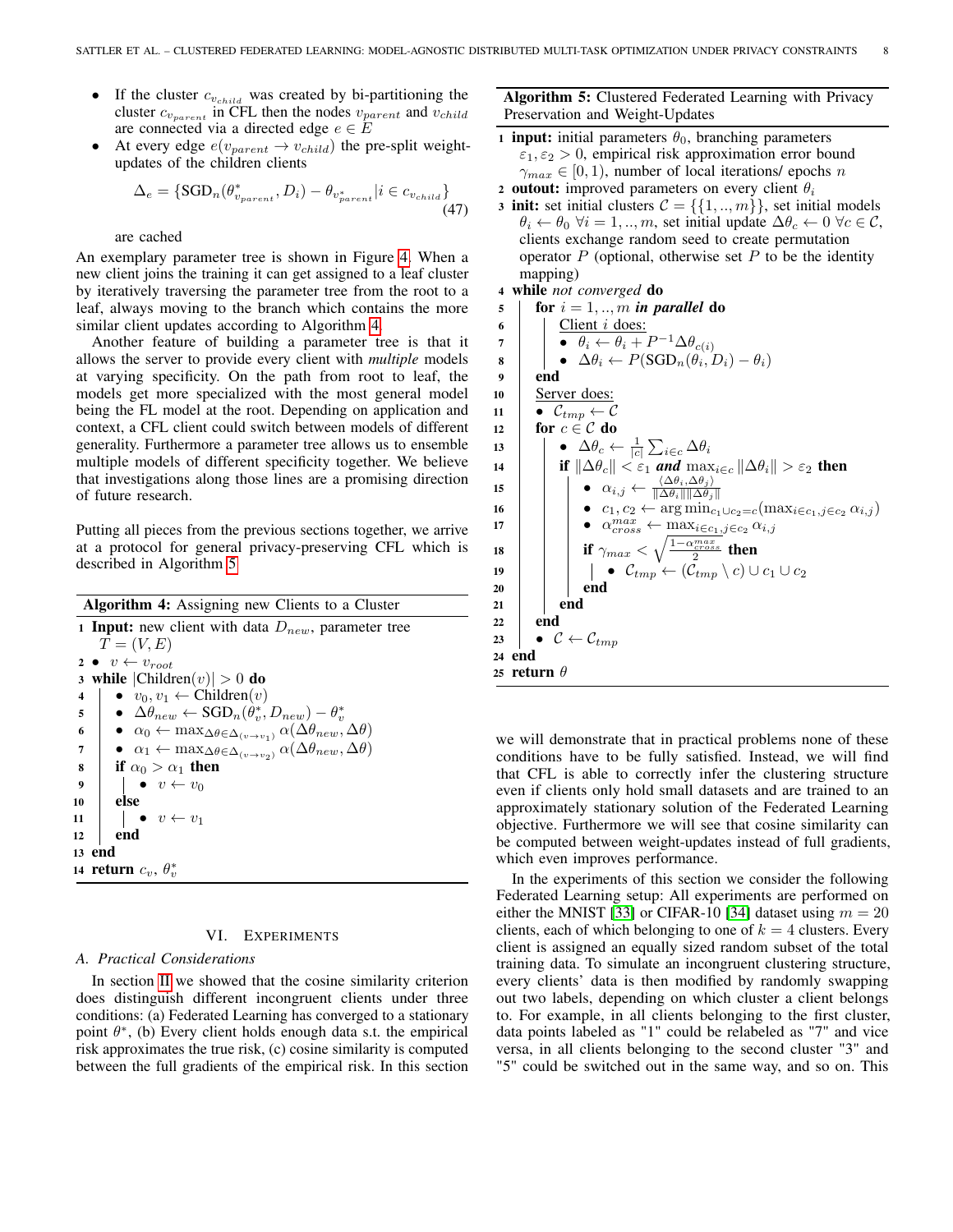<span id="page-8-1"></span>

Fig. 5: Separation gap  $g(\alpha)$  as a function of the number of data points on every client for the label-swap problem on MNIST and CIFAR. From Corollary [1](#page-3-0) we know that CFL will always find a correct bi-partitioning if  $q(\alpha) > 0$ . On MNIST this is already satisfied if clients hold as little as 20 data points if weight-updates are used for the computation of the similarity α.

<span id="page-8-2"></span>0 20 40 **Communication Round** 0.4  $-0.2$ 0.0 0.2 0.4 0.6  $g(\alpha)$ **MNIST** Weight-Update Gradient 0 20 40 **Communication Round**  $-0.2$ 0.0 0.2 0.4 0.6 0.8  $g(\alpha)$ CIFAR-10 Weight-Update Gradient

Fig. 6: Separation gap  $g(\alpha)$  as a function of the number of communication rounds for the label-swap problem on MNIST and CIFAR. The separation quality monotonically increases with the number of communication rounds of Federated Learning. Correct separation in both cases is already achieved after around 10 communication rounds if  $\alpha$  is computed using weight-updates.

relabeling ensures that both  $\varphi(x)$  and  $\varphi(y)$  are approximately the same across all clients, but the conditionals  $\varphi(y|x)$  diverge between different clusters. We will refer to this as "label-swap augmentation" in the following. In all experiments we train multi-layer convolutional neural networks and adopt a standard Federated Learning strategy with 3 local epochs of training. We report the separation gap (Definition [2\)](#page-3-3)

$$
g(\alpha) := \alpha_{intra}^{min} - \alpha_{cross}^{max}
$$
 (48)

which according to Corollary [1](#page-3-0) tells us whether CFL will correctly bi-partition the clients:

$$
g(\alpha) > 0 \Leftrightarrow \text{''Correct Clustering''} \tag{49}
$$

Number of Data points: We start out by investigating the effects of data set size on the cosine similarity. We randomly subsample from each client's training data to vary the number of data points on every client between 10 and 200 for MNIST and 100 and 2400 for CIFAR. For every different local data set size we run Federated Learning for 50 communication rounds, after which training progress has come mostly to halt and we can expect to be close to a stationary point. After round 50, we compute the pairwise cosine similarities between the weight-updates and the separation gap  $g(\alpha)$ . The results are shown in Figure [5.](#page-8-1) As expected,  $q(\alpha)$  grows monotonically with increasing data set size. On the MNIST problem as little as 20 data points on every client are sufficient to achieve correct bi-partitioning in the sense of Definition [1.](#page-2-4) On the more difficult CIFAR problem a higher number of around 500 data points is necessary to achieve correct bi-partitioning.

Proximity to Stationary Solution: Next, we investigate the importance of proximity to a stationary point  $\theta^*$  for the clustering. Under the same setting as in the previous experiment we reduce the number of data points on every client to 100 for MNIST and to 1500 for CIFAR and compute the pairwise cosine similarities and the separation gap after each of the first 50 communication rounds. The results are shown in Figure [6.](#page-8-2) Again, we see that the separation quality monotonically increases with the number of communication rounds. On MNIST and CIFAR as little as 10 communication rounds are necessary to obtain a correct clustering.

Weight-Updates instead of Gradients: In both the above experiments we computed the cosine similarities  $\alpha$  based on either the full gradients

$$
\alpha_{i,j} = \frac{\langle \nabla_{\theta} r_i(\theta), \nabla_{\theta} r_j(\theta) \rangle}{\|\nabla_{\theta} r_i(\theta)\| \|\nabla_{\theta} r_j(\theta)\|} \qquad \text{("Gradient")} \tag{50}
$$

or Federated weight-updates

$$
\alpha_{i,j} = \frac{\langle \Delta \theta_i, \Delta \theta_j \rangle}{\|\Delta \theta_i\| \|\Delta \theta_j\|} \qquad \text{("Weight-Update")} \qquad (51)
$$

over 3 epochs. Interestingly, weight-updates seem to provide even better separation  $g(\alpha)$  with fewer data points and at a greater distance to a stationary solution. This comes in very handy as it allows us to leave the Federated Learning communication protocol unchanged. In all following experiments we will compute cosine similarities based on weight-updates instead of gradients.

# <span id="page-8-0"></span>*B. Distinguishing Congruent and Incongruent Clients*

In this subsection, we experimentally verify the validity of the clustering criteria [\(32\)](#page-4-1) and [\(33\)](#page-4-2) in a Federated Learning experiment on MNIST with two clients holding data from incongruent and congruent distributions. In the congruent case client one holds all training digits "0" to "4" and client two holds all training digits "5" to "9". In the incongruent case, both clients hold a random subset of the training data, but the distributions are modified according to the "label swap" rule described above. Figure [7](#page-9-0) shows the development of the average update norm (equation [\(32\)](#page-4-1)) and the maximum client norm (equation [\(33\)](#page-4-2)) over the course of 1000 communication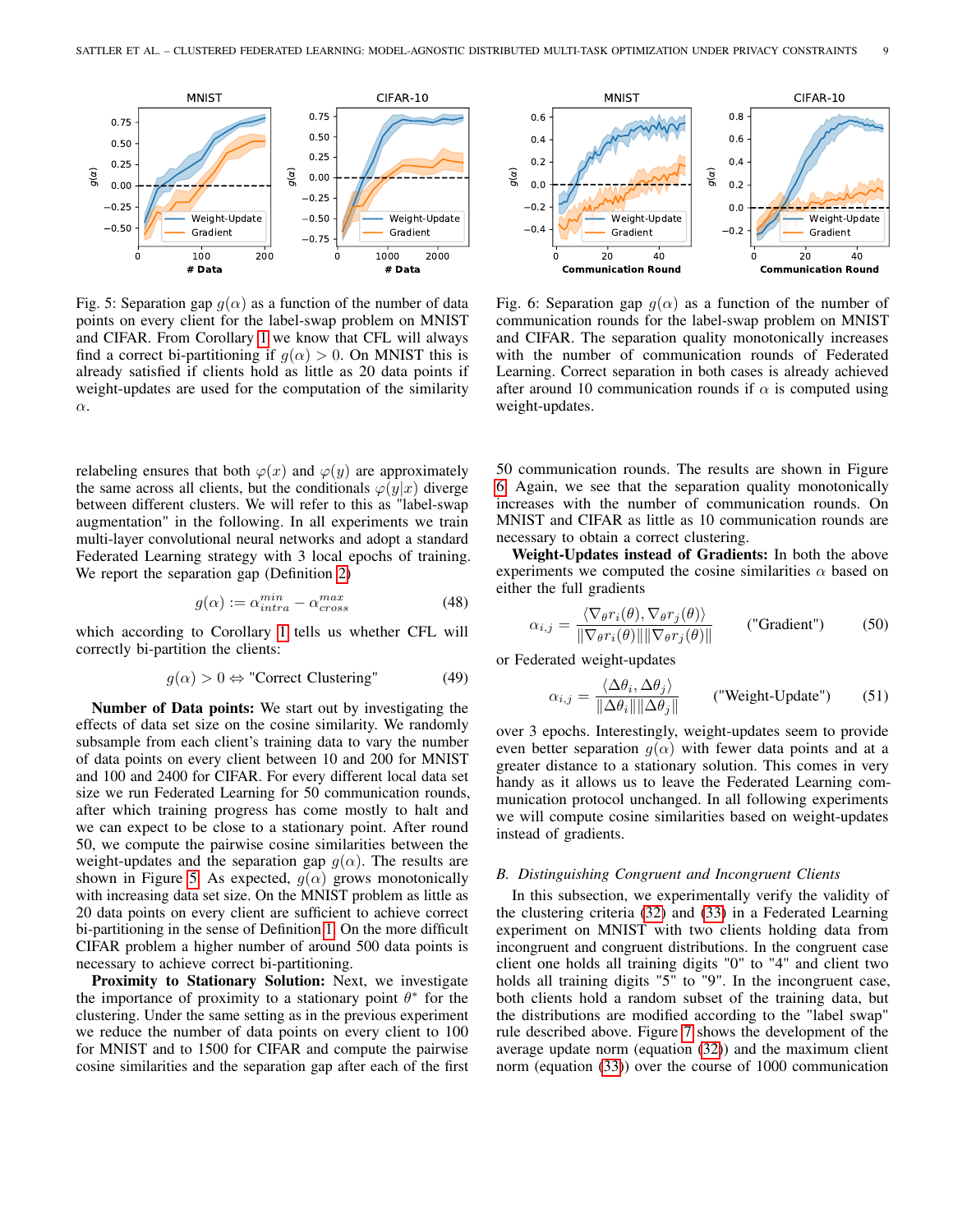<span id="page-9-0"></span>

Fig. 7: Experimental verification of the norm criteria [\(33\)](#page-4-2) and [\(32\)](#page-4-1). Displayed is the development of gradient norms over the course of 1000 communication rounds of Federated Learning with two clients holding data from incongruent (left) and congruent distributions (right). In both cases Federated Learning converges to a stationary point of  $F(\theta)$  and the average update norm [\(32\)](#page-4-1) goes to zero. In the congruent case the maximum norm of the client updates [\(33\)](#page-4-2) decreases along with the server update norm, while in contrast in the incongruent case it stagnates and even increases.

rounds. As predicted by the theory, in the congruent case the average client norm converges to zero, while in the incongruent case it stagnates and even increases over time. In both cases the server norm tends to zero, indicating convergence to a stationary point (see Figure [7\)](#page-9-0).

#### *C. Clustered Federated Learning*

In this section, we apply CFL as described in Algorithm [5](#page-7-2) to different Federated Learning setups, which are inspired by our motivating examples in the introduction. In all experiments, the clients perform 3 epochs of local training at a batch-size of 100 in every communication round.

Label permutation on Cifar-10: We split the CIFAR-10 training data randomly and evenly among  $m = 20$  clients, which we group into  $k = 4$  different clusters. All clients belonging to the same cluster apply the same random permutation  $P_{c(i)}$  to their labels such that their modified training and test data is given by

$$
\hat{D}_i = \{(x, P_{c(i)}(y)) | (x, y) \in D_i\}
$$
\n(52)

respective

$$
D_i^{\hat{t}est} = \{(x, P_{c(i)}(y)) | (x, y) \in D^{test}\}.
$$
 (53)

The clients then jointly train a 5-layer convolutional neural network on the modified data using CFL with 3 epochs of local training at a batch-size of 100. Figure [8](#page-9-1) (top) shows the joint training progression: In the first 50 communication rounds, all clients train one single model together, following the conventional Federated Learning protocol. After these initial 50 rounds, training has converged to a stationary point of the Federated Learning objective and the client test accuracies stagnate at around 20%. Conventional Federated Learning would be finalized at this point. At the same time, we observe (Figure [8,](#page-9-1) bottom) that a distinct gap  $g(\alpha) = \alpha_{intra}^{min} - \alpha_{cross}^{max}$ 

<span id="page-9-1"></span>

Fig. 8: CFL applied to the "permuted labels problem" on CIFAR with 20 clients and 4 different permutations. The top plot shows the accuracy of the trained model(s) on their corresponding validation sets. The bottom plot shows the separation gaps  $q(\alpha)$ for all different clusters. After an initial 50 communication rounds a large separation gap has developed and a first split separates out the purple group of clients, which leads to an immediate drastic increase of accuracy for these clients. In communication rounds 100 and 150 this step is repeated until all clients with incongruent distributions have been separated. After the third split, the model accuracy for all clients has more than doubled and the separation gaps in all clusters have dropped to below zero which indicates that the clustering is finalized.

has developed (①), indicating an underlying clustering structure. In communication round 50 the client population is therefore split up for the first time, which leads to an immediate 25% increase in validation accuracy for all clients belonging to the "purple" cluster which was separated out  $\mathcal{Q}$ . Splitting is repeated in communication rounds 100 and 150 until all clusters have been separated and  $g(\alpha)$  has dropped to below zero in all clusters  $(3)$ , which indicates that clustering is finalized. At this point the accuracy of all clients has more than doubled the one achieved by the Federated Learning solution and is now at close to  $60\%$   $\ddot{\textbf{4}}$ . This underlines, that after standard FL, our novel CFL can detect, the necessity for subsequent splitting and clustering which enables arriving at significantly higher performance. In addition, the cluster structure found can potentially be illuminating as it provides interesting insight about the composition of the complex underlying data distribution.

Language Modeling on Ag-News: The Ag-News corpus is a collection of 120000 news articles belonging to one of the four topics 'World', 'Sports', 'Business' and 'Sci/Tech'.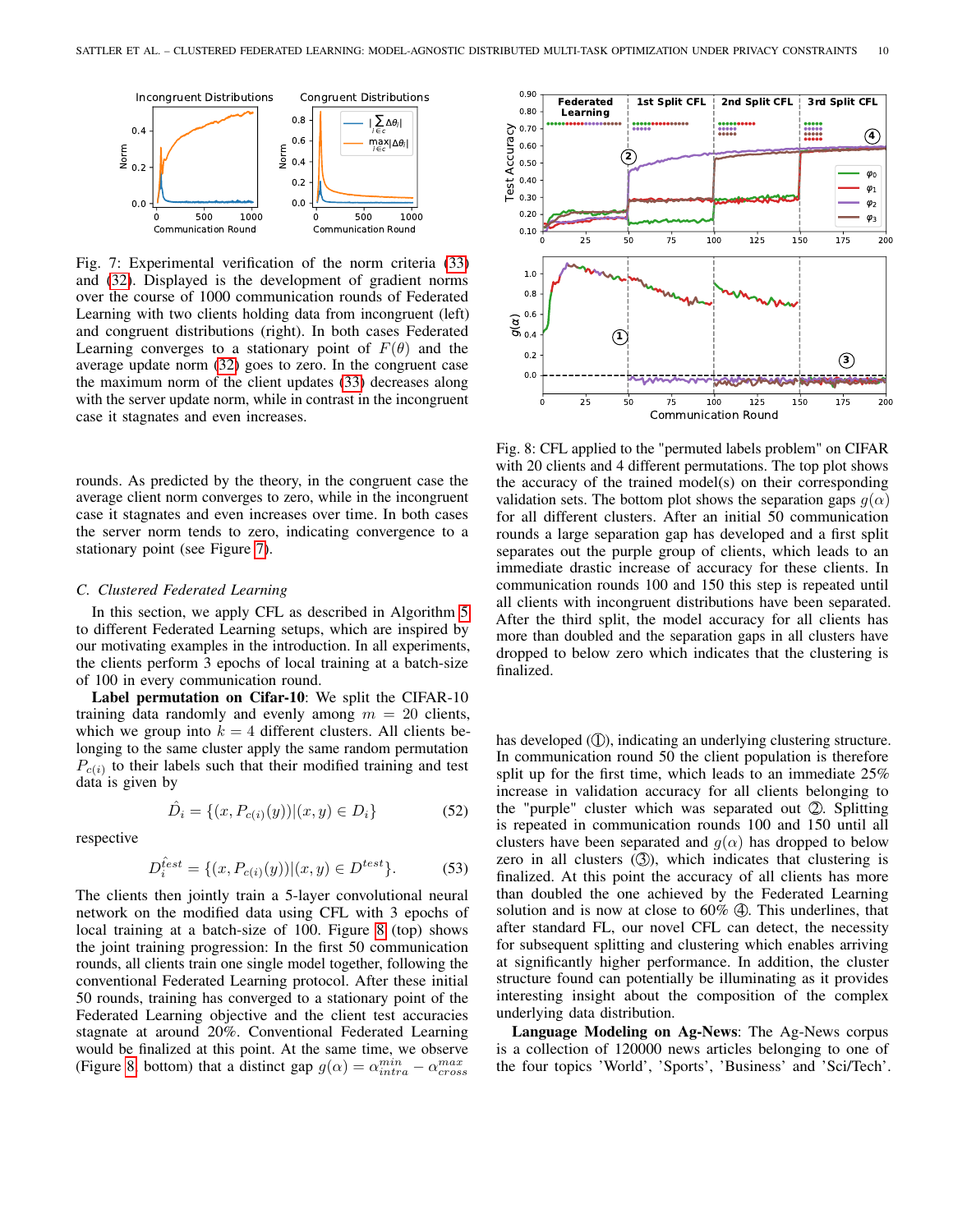<span id="page-10-15"></span>

Fig. 9: CFL applied to the Ag-News problem. The top plot shows the perplexity achieved by the different clients on their local test set (lower is better). The clients are separated in communication rounds 30, 60 and 90. After the final separation the perplexity of all clients on their local test set has dropped to less than 36, while the Federated Learning solution (black, dotted) still stagnates at a perplexity of 42.

We split the corpus into 20 different sub-corpora of the same size, with every sub-corpus containing only articles from one topic and assign every corpus to one client. Consequently the clients form four clusters based on what type of articles they hold. Every Client trains a two-layer LSTM network to predict the next word on it's local corpus of articles. Figure [9](#page-10-15) shows 100 communication rounds of multi-stage CFL applied to this distributed learning problem. As we can see, Federated Learning again converges to a stationary solution after around 30 communication rounds. At this solution all clients achieve a perplexity of around 43 on their local test set. After the client population has been split up in communication rounds 30, 60 and 90, the four true underlying clusters are discovered. After the 100th communication round the perplexity of all clients has dropped to less than 36. The Federated Learning solution, trained over the same amount of communication rounds, still stagnates at an average perplexity of 42.

# VII. CONCLUSION

In this paper we presented Clustered Federated Learning, a framework for Federated Multi-Task Learning that can improve any existing Federated Learning Framework by enabling the participating clients to learn more specialized models. Clustered Federated Learning makes use of our theoretical finding, that (at any stationary solution of the Federated Learning objective) the cosine similarity between the weight-updates of different clients is highly indicative of the similarity of their data distributions. This crucial insight allows us to provide strong mathematic guarantees on the clustering quality under mild assumptions on the clients and their data, even for arbitrary non-convex objectives.

We demonstrated that CFL can be implemented in a privacy preserving way and without having to modify the FL communication protocol. Moreover, CFL is able to distinguish situations in which a single model can be learned from the clients' data from those in which this is not possible and only separates clients in the latter case.

Our experiments on convolutional and recurrent deep neural networks show that CFL can achieve drastic improvements over the Federated Learning baseline in terms of classification accuracy / perplexity in situations where the clients' data exhibits a clustering structure.

#### **REFERENCES**

- <span id="page-10-13"></span>[1] V. Smith, C.-K. Chiang, M. Sanjabi, and A. S. Talwalkar, "Federated multi-task learning," in *Advances in Neural Information Processing Systems*, 2017, pp. 4424–4434.
- <span id="page-10-14"></span>[2] A. Ghosh, J. Hong, D. Yin, and K. Ramchandran, "Robust federated learning in a heterogeneous environment," *arXiv preprint arXiv:1906.06629*, 2019.
- <span id="page-10-0"></span>[3] H. B. McMahan, E. Moore, D. Ramage, S. Hampson *et al.*, "Communication-efficient learning of deep networks from decentralized data," *arXiv preprint arXiv:1602.05629*, 2016.
- <span id="page-10-1"></span>[4] J. Konečnỳ, H. B. McMahan, D. Ramage, and P. Richtárik, "Federated optimization: Distributed machine learning for on-device intelligence," *arXiv preprint arXiv:1610.02527*, 2016.
- <span id="page-10-2"></span>[5] K. Bonawitz, V. Ivanov, B. Kreuter, A. Marcedone, H. B. McMahan, S. Patel, D. Ramage, A. Segal, and K. Seth, "Practical secure aggregation for privacy preserving machine learning." *IACR Cryptology ePrint Archive*, vol. 2017, p. 281, 2017.
- <span id="page-10-3"></span>[6] K. Bonawitz, H. Eichner, W. Grieskamp, D. Huba, A. Ingerman, V. Ivanov, C. Kiddon, J. Konecny, S. Mazzocchi, H. B. McMahan *et al.*, "Towards federated learning at scale: System design," *arXiv preprint arXiv:1902.01046*, 2019.
- <span id="page-10-4"></span>[7] T. Li, A. K. Sahu, A. Talwalkar, and V. Smith, "Federated learning: Challenges, methods, and future directions," *arXiv preprint arXiv:1908.07873*, 2019.
- <span id="page-10-5"></span>[8] X. Li, K. Huang, W. Yang, S. Wang, and Z. Zhang, "On the convergence of fedavg on non-iid data," *arXiv preprint arXiv:1907.02189*, 2019.
- <span id="page-10-6"></span>[9] A. K. Sahu, T. Li, M. Sanjabi, M. Zaheer, A. Talwalkar, and V. Smith, "On the convergence of federated optimization in heterogeneous networks," *arXiv preprint arXiv:1812.06127*, 2018.
- <span id="page-10-7"></span>[10] S. Caldas, P. Wu, T. Li, J. Konečnỳ, H. B. McMahan, V. Smith, and A. Talwalkar, "Leaf: A benchmark for federated settings," *arXiv preprint arXiv:1812.01097*, 2018.
- <span id="page-10-8"></span>[11] Q. Yang, Y. Liu, T. Chen, and Y. Tong, "Federated machine learning: Concept and applications," *ACM Transactions on Intelligent Systems and Technology (TIST)*, vol. 10, no. 2, p. 12, 2019.
- <span id="page-10-9"></span>[12] T. Lin, S. U. Stich, K. K. Patel, and M. Jaggi, "Don't use large minibatches, use local sgd," *arXiv preprint arXiv:1808.07217*, 2018.
- <span id="page-10-10"></span>[13] F. Sattler, S. Wiedemann, K.-R. Müller, and W. Samek, "Sparse binary compression: Towards distributed deep learning with minimal communication," *arXiv preprint arXiv:1805.08768*, 2018.
- <span id="page-10-11"></span>[14] F. Sattler, S. Wiedemann, K.-R. Müller, and W. Samek, "Robust and communication-efficient federated learning from non-iid data," *arXiv preprint arXiv:1903.02891*, 2019.
- <span id="page-10-12"></span>[15] Y. Zhao, M. Li, L. Lai, N. Suda, D. Civin, and V. Chandra, "Federated learning with non-iid data," *arXiv preprint arXiv:1806.00582*, 2018.